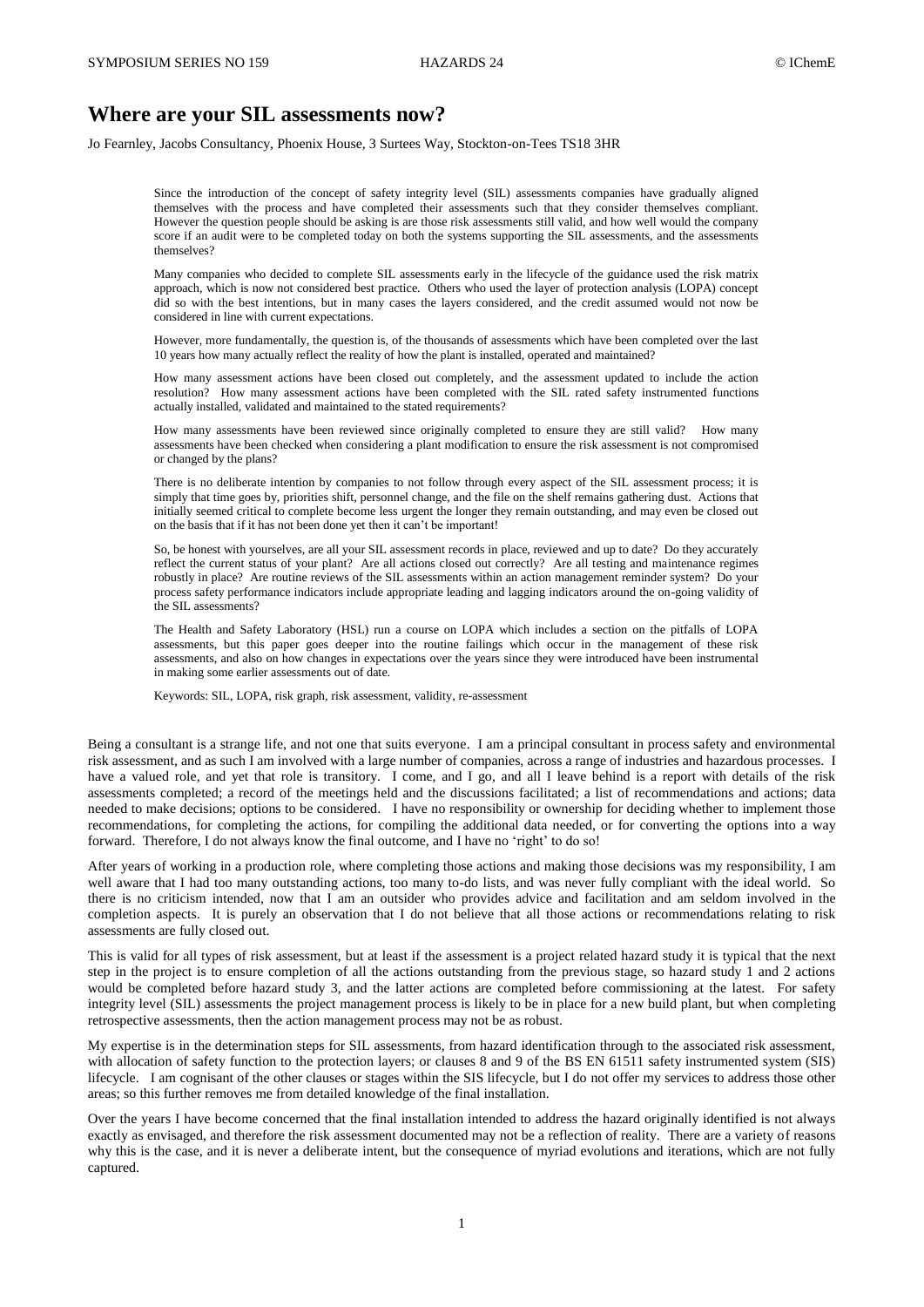That the SIL assessments are not perfect is reflected in the Health and Safety Laboratory (HSL) course on 'Layers of Protection Analysis: Practical Application and Pitfalls', which reinforced the concerns I have about current validity of many SIL assessments.

The aim of this paper is to discuss some of the SIL assessments I have been involved with over the years, whether using risk graphs or layer of protection analysis (LOPA), to indicate where the gaps are which have prevented the 'determinations' completed in good faith by the team involved, from being converted into verified and robust reality. Further it highlights some of the common issues arising during risk assessment. Some examples relate to those assessments I have facilitated, some are 'inherited' assessments from third parties, and all are from a variety of clients – with no names attributed!

## **Probability of Harm**

Early adopters of the SIL philosophy developed a calibrated risk graph for their site, as this was seen as a straightforward means of providing a common basis for risk assessments across a range of facilities on site. Checks for clients have shown that provided the original calibration is consistent with that which would be used within a LOPA methodology the resultant integrity level decision will be essentially the same. However there are aspects of the risk graph methodology that has led to higher resultant risk reduction factors than would arise from a standard LOPA.

The first of these is the limited choice of a 0.1(F1) or 1(F2) probability for the presence of personnel close enough to the hazard such that they are harmed. Whilst this is sensible choice of probability for a majority of risk assessments, there are occasions when a lower value is valid, for example if the risk is from the failure of a long pipeline, which could be at height or in an unoccupied area of the site. In cases like this, the probability that someone is close enough to the failure point (which could be anywhere along the length) may be 0.01, so the use of a risk graph over estimates the risk. Whilst it is possible to just include an adjustment factor in the calculation to arrive at the event frequency (W), this was seldom done in the early days as people tried to follow the stated methodology.

Conversely I have seen companies using the LOPA methodology try and use a probability of harm (vulnerability) factor which is so low that I have had to veto it, as justifying that someone will be in the vicinity for a maximum of two minutes per shift is not viable to me. When justifying the vulnerability factor a common sense approach should be used, which considers what other equipment is close to the location under review, not just the actual system, such that operators, maintenance personnel or others, including passersby, could be within the harm zone. Most of the time using the range of probabilities 1, 0.5, 0.1 and very occasionally 0.01 is the limit I suggest as justifiable.

When companies state a very low value, such as 0.01, for equipment other than a long pipeline, then it is normally because they are going to restrict access to the area around the equipment in order to achieve this. However, when I have subsequently been on the plant I have seen these controls in disarray, so the company is not delivering the layer of protection. Examples are flare-stacks, where local access was supposed to be restricted, but fences were never erected or gates not controlled. In several cases the 'restriction' was a line drawn on the ground, or maybe a chain on low supports, but with no notices to state that access beyond that point is restricted. Often that 'unused ground' is then used as storage for spare equipment or packaged chemicals, which blatantly shows that personnel are accessing the area, and there is no evidence to show that the access was controlled / authorised.

The logic for the value to use for vulnerability has also changed over the years. In the early days the presence of someone in the vicinity was based on the normal operations. So if the event is related to start-up, and people could be in the vicinity for the start-up operations, then the use of probability of 1 would typically have been used. However if the event related to normal operations then a probability of 0.1 that people would be in the vicinity may have been selected. However, as has been highlighted by the HSE over recent years, including within the HSL LOPA training course, there is a potential fault in this logic. The fault arises if one of the other layers of protection considered is operator response to an alarm. If response to the alarm results in an action taken from the control room only, then the vulnerability selected will not be affected. However; in many cases the actual response, especially before taking action to shut down a unit, will be to ask an operator to go and check that the alarm is correct; or maybe the only action which can be taken needs to be done locally, for example to change over a pump. In this case the vulnerability increases to 1, so taking two independent layers of protection for response to an alarm and vulnerability is incorrect. For scenarios not reviewed since this logic became widely accepted there is therefore liable to be some which need revising. Whilst this issue was highlighted within BS EN 61511-2:2004 guidance, section 8.2.1, it was often overlooked:

*'A further issue when considering consequences will be the number of persons likely to be effected by a particular hazard. In many cases, operational and maintenance staff will only be present in the hazardous zone on an infrequent basis and this should be taken into account when predicting consequences. Care is needed when using this statistical approach since it will not be valid in all cases, such as where the hazard only occurs during start-up and staff are always present. Also considerations should be given to the potential increased number of people being in the vicinity of the hazardous event as a result of investigating the symptoms during the build-up to the event.'*

# **Routine Re-assessments**

The SIL guidance BS EN 61511-2:2004 states under section 5.2.5.3:

*'A review of the SIS performance should be periodically undertaken to ensure the original assumptions made during the development of the safety requirements specification (SRS) are still adhered to. For example, a periodic review of the assumed failure rate of different components in a SIS should be carried out to ensure that it remains as originally defined. If the failure rates are worse than originally anticipated, a design modification may be necessary. Likewise, the demand rate on the SIS should be reviewed. If the rate is more than that which was originally assumed, then an adjustment in the SIL may be needed.'*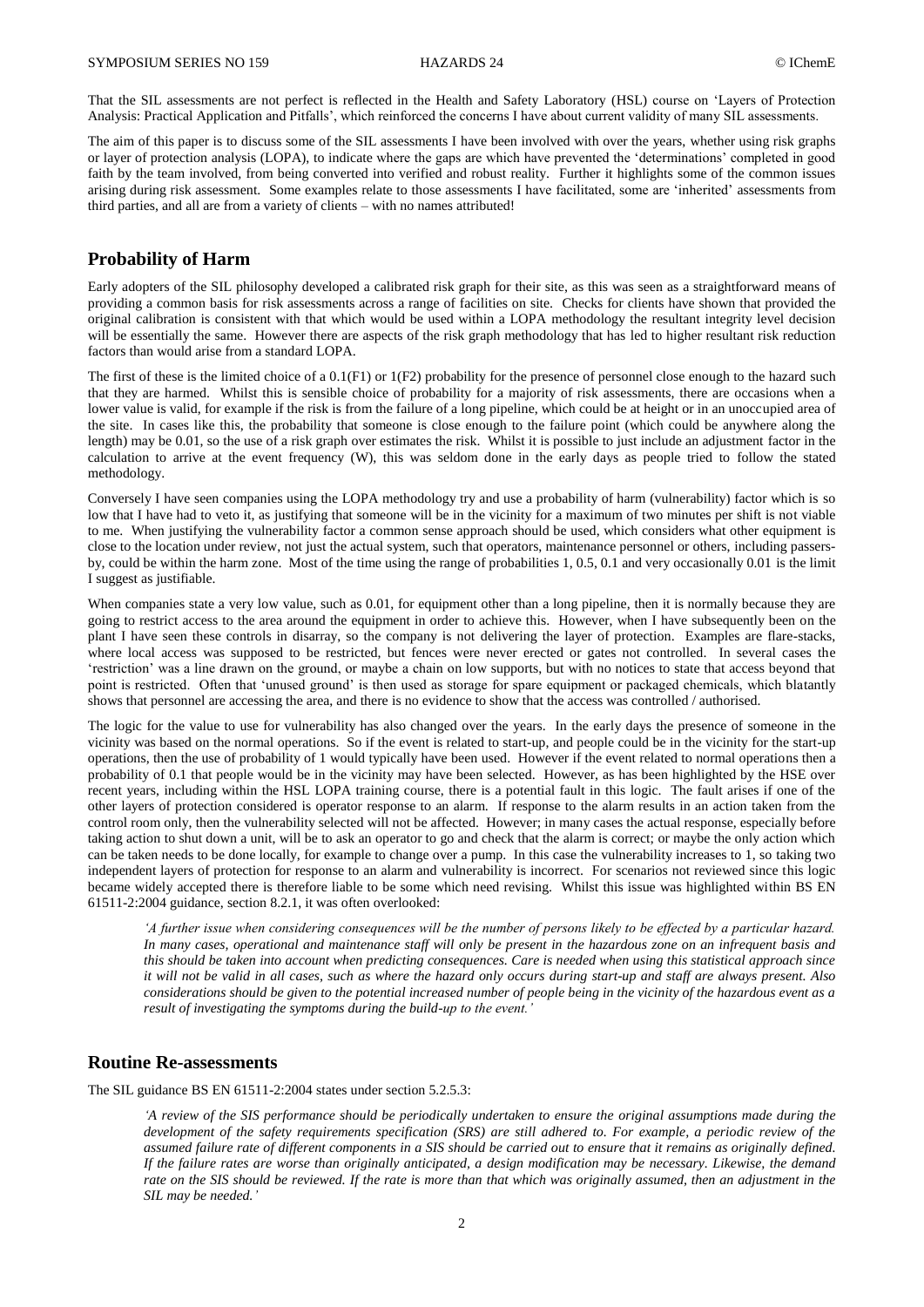Further the Buncefield Process Safety Leadership Group report (para 17) says:

*'The format and detail of the LOPA report should facilitate future internal review by the operating company and should also reflect the likelihood that it may be scrutinised by an external regulator and other third parties.'* 

<http://www.hse.gov.uk/comah/buncefield/fuel-storage-sites.pdf>

How many companies have included in their action management reminder systems a routine review (even if only every five years) of all existing SIL assessments within the company, possibly linked to their hazard identification reviews which should pick up new scenarios for assessment, and provide input on incidents, failures and site changes which should also be used within SIL assessment reviews? There are very few companies I know who routinely review their SIL assessments to verify that the layers of protection stated are still valid (whether listed within the risk graph frequency assessment, or in a standard LOPA format). Whilst the BS EN 61511 guidance quoted indicates that this review is aimed at failure frequencies, the other layers credited also need review. A review of the vulnerability would pick up failures in access controls, for example, but should also pick up changes in the area.

I have a concern that few management of change procedures include a requirement to check whether the modification proposed would impact an existing SIL assessment, for example by locating equipment nearby and hence changing the vulnerability of personnel or creating a revised potential consequence. Further, even if the wording on the procedure does require this to be done, when I have questioned people as to how they have checked this, few, if any, have confirmed that they have pulled out all the existing SIL assessments to check whether they would compromise any of the protection layers stated. Even those people who were involved in the SIL assessment process would not remember the layers of protection stated for each event, and in the majority of cases the personnel involved in the management of change process are not the same, which becomes more of an issue as time goes by and personnel on site change.

This change in personnel has further implications, as the ownership for the SIL assessments is lost. This is compounded especially for some of the earlier assessments where the justification for the value stated, e.g. for vulnerability, may not have been fully documented. Therefore if the justification was a result of restricted access to an area, but the exact details are not stated and cross referenced to a procedural control, then it is not surprising that the control is lost. In many cases the SIL assessment raises an action to implement the access controls, for example, to achieve the level of protection selected, but if the close out of that action is incomplete, or is not cross referenced back correctly, then completing regular reviews becomes more difficult.

### **Alarms**

Another aspect of human response which may be incorrectly considered within the SIL assessment is the actual response to the alarm. There are many assessments I have seen where credit has been taken for this response, but when challenged the reality is that the response would be too late, or insufficient to prevent the hazardous event. An example would be where a tank high level alarm sounds. If the direct response to the alarm does not stop the level rising, or the action required takes so long that the high level trip or overflow activates first, then no credit can be taken. The HSE guidance is a minimum of 20 minutes should be available for the response before a hazard occurs or the next layer of protection activates for it to be considered an independent layer. If manual intervention is required then the actual time taken to respond should be assessed. This is explained in the previously referenced Buncefield PLSG report in paragraphs 222 – 225.

A further example is where the risk is from a polymerisation reaction. If the alarm and required action are to prevent the initiation of polymerisation the credit is valid. However; if the alarm indicates the onset of polymerisation then there may not be a suitable response which can inhibit the polymerisation reaction and stop it safely and reliably: if which case the only response may be to evacuate.

Another example I've encountered which reflects concerns raised by the HSL LOPA course:

*'erroneous assumptions can be made because many risk assessments are desk based and*

- *- lack the necessary information on how operations are performed in reality*
- *- the assessment team is not representative'*

In one case the assessment team wanted to take credit for the operations team activating the emergency stop button for a compressor following alarm activation. Having experienced first-hand reluctant to use 'the big red button' I requested that the team rang the control room to confirm the action that would be taken. Sure enough the response was that they would send someone out to look at the machine and would monitor it, but in reality would wait for the trips to activate rather than shut it down themselves. The reasoning that it would then take 24 hours to restart the plant, and involve a lot of work for themselves was the justification for relying on the trips ' because that is what they are there for!'

Another mistake in some older assessments is taking too much credit for alarm, trip and human response inter-dependence. Examples of early assessments I have seen have taken credit for the alarm, the human response to the alarm and an automated action from the same instrument all as independent layers of protection, i.e. three layers for what actually is one (or none if the automated action is being assessed for the required SIF trip integrity). Whilst most teams now recognise that a common instrument means a single layer I still occasionally have to explain to people that there may be two functions from an instrument but both are still subject to a single failure mode. The difference between an automated response from within the basic process control system (BPCS) and an independent trip function still causes confusion, so I try and differentiate for people by using the term 'interlock' for the BPSC action being considered as a layer of protection, and trip for the SIF being considered as the ultimate protection within the SIL assessment. That a SIL 1 SIF can be managed within the BPCS, if correctly designed, is another cause for confusion. It is much easier for people to understand the differentiation if the company policy is that all SIL classified SIF must be independent of the BPCS.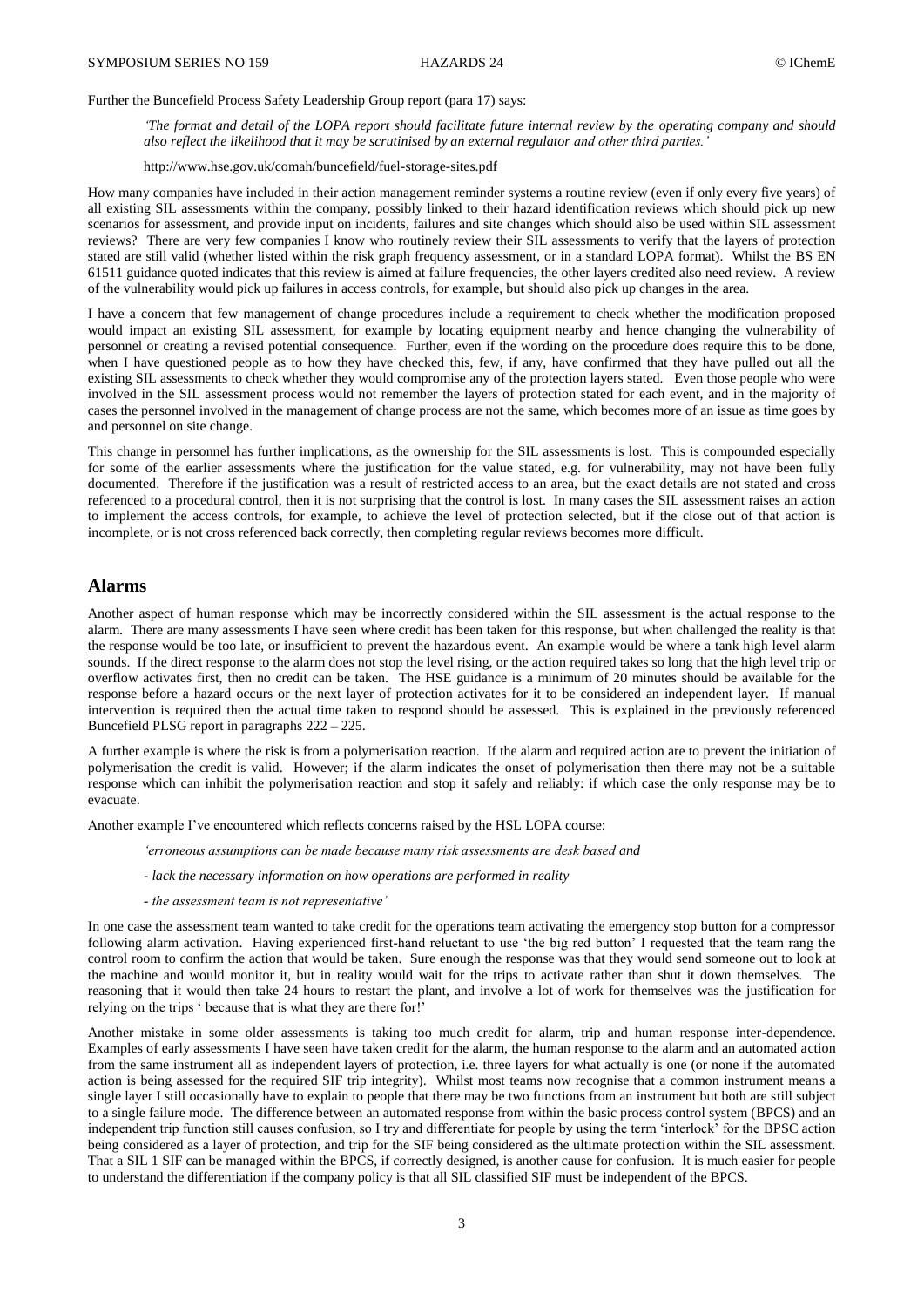When designing a new plant, ensuring that the BPCS input/output cards are managed to give independence between initiating event failures, layers of protection, interlocks and trip functions (if applicable) is relatively straightforward. However retrospectively confirming whether this is the case for an existing plant, especially an old one, is likely to require a physical inspection. I do have a concern that this is not completed for existing systems, and that some companies trust to luck that this is the case.

Another issue which is evident from the use of risk graphs is that the output is only given as a SIL classification, e.g. a requirement for a SIL 1 or SIL 2 safety instrumented function (SIF), compared to a LOPA output, which provides a numeric value for the risk reduction factor (RRF) required. To be on the safe side for the risk graph it is therefore necessary to aim for the top RRF associated with the SIL classification, which puts an additional onus on the verification process. Whilst the difference is less than an order of magnitude it may result in additional cost to achieve a suitable SIF.

### **Action Completion**

The completion of actions arising is the main area where I have concern that company SIL assessments are not robust, and may not reflect what is actually installed. As layers of protection are considered during an assessment the suitability of an identified protection may be queried. For example where response to an alarm is considered, the routine testing of that alarm, and the verification of the set point versus what is required may be queried. Therefore the team know that a layer is in place, but action(s) are raised to improve the robustness of the layer. These actions may be seen as relatively low priority compared to others raised during a series of assessments, and so they drop down the priority list. As plant life moves on, more and more actions from various sources are piled on to the individual concerned, and eventually the action is passed to someone else. Too many times I've checked the action close out statement within a company management system, and the action is marked as 'closed', when in reality the wording states that they have asked someone else to complete the action. As this transfer of responsibility is not formalised, the action is lost, and never completed. However, the SIL assessment continue to takes credit for the supposedly robust layer of protection, and a superficial glance at the actions implies that the action was completed. In reality, the day the alarm is needed it may not work, as it has never been tested, or the set point is incorrect, and so the potential for a hazardous situation increases.

Other types of actions are also vulnerable to incomplete closure. Often an action is raised to verify information assumed within the assessment, and these are also often considered low priority to close out, whereas they could have a significant impact on the outcome. Team members will frequently firmly believe something about the plant, e.g. how it is designed and/or operated, and as such the assumptions are considered to be true. However; especially for older plants, these assumptions may be folk lore, and the reality would change the risk assessment. Therefore the non-completion of the action is not due to mal-intent, but purely relative priority, and a belief that it is not important.

For many people 'completing the SIL assessments' is seen to be the end of the journey. However, these assessments are only the determination of what is required, and without the completion of the actions even these assessments are not complete. Following on from the determination are all the other steps within the life-cycle of the process, involving significant amount of further work. But when asked 'are your SIL assessments up to date / complete?' some members of the plant management team may reply in the affirmative, because they sat through countless meetings for the 'SIL assessment'. But if those assessments have not been converted into an adequately managed hardware and software system then the facility is still at risk.

# **Human Error Potential**

Another factor considered within the layers of protection where the expectation from the HSE has changed over time is the potential for a human error. BS EN 61511-3:2004 (annex F) guidance provides informative values. Section F6, Table F3, indicated some probability of failure on demand (PFD) values to use for human performance:

| 'Human performance (trained, no stress) | PFD 1.0 x 10 <sup>-2</sup> to 1.0 x 10 <sup>-4</sup> |
|-----------------------------------------|------------------------------------------------------|
| Human performance (under stress)        | PDF 0.5 to 1.0'                                      |

In many earlier SIL assessments, whether using LOPA or calibrated risk graph, values for human error potential (HEP), for example when following a procedure, were within these stated ranges. However; the latest guidance from HSE, states:

*'197. In most cases, a human error potential of 0.1 can be considered a conservative or cautious estimate of the risk of human failure. This value can generally be accepted as appropriate for use in order of magnitude tools, like Layers of Protection Analysis (LOPA). However, human factors specialists would still expect to see the duty holder demonstrate a thorough understanding of the tasks being undertaken and the conditions in which they are performed.*

*198. Claims of reliability beyond 0.1 will require significantly more demonstration and justification; typically this is when a site might use a human reliability assessment tool but quantification is not always necessary. The HID Human Factors Specialist Inspectors team advocate using a qualitative approach to ensure the duty holder has a thorough understanding of the issues. Where quantified methods are used, HSE has found that values are often taken from publicly available data sources and HRA methods without any justification or consideration of the site specific conditions that might influence their applicability. For example, documents such as 'BS EN 61511-3:2004 (annex F) and the Center for Chemical Process Safety (CCPS) book on LOPA have tables that provide examples of HEPs. While these values are probably appropriate in many situations, the associated text to describe the context is extremely limited; duty holders need to consider how applicable the data are to the situation being assessed and to justify their use. If a duty holder has adequate site-specific performance data regarding human reliability, this data could be used to support HEPs obtained from HRA methods and other sources. This historical data can be considered adequate if it has been collected over a sufficient timescale to be statistically significant. However, in many cases such data are not readily available and duty holders, having decided on a quantitative analysis, must draw upon their knowledge of the task to work through a HRA method.'*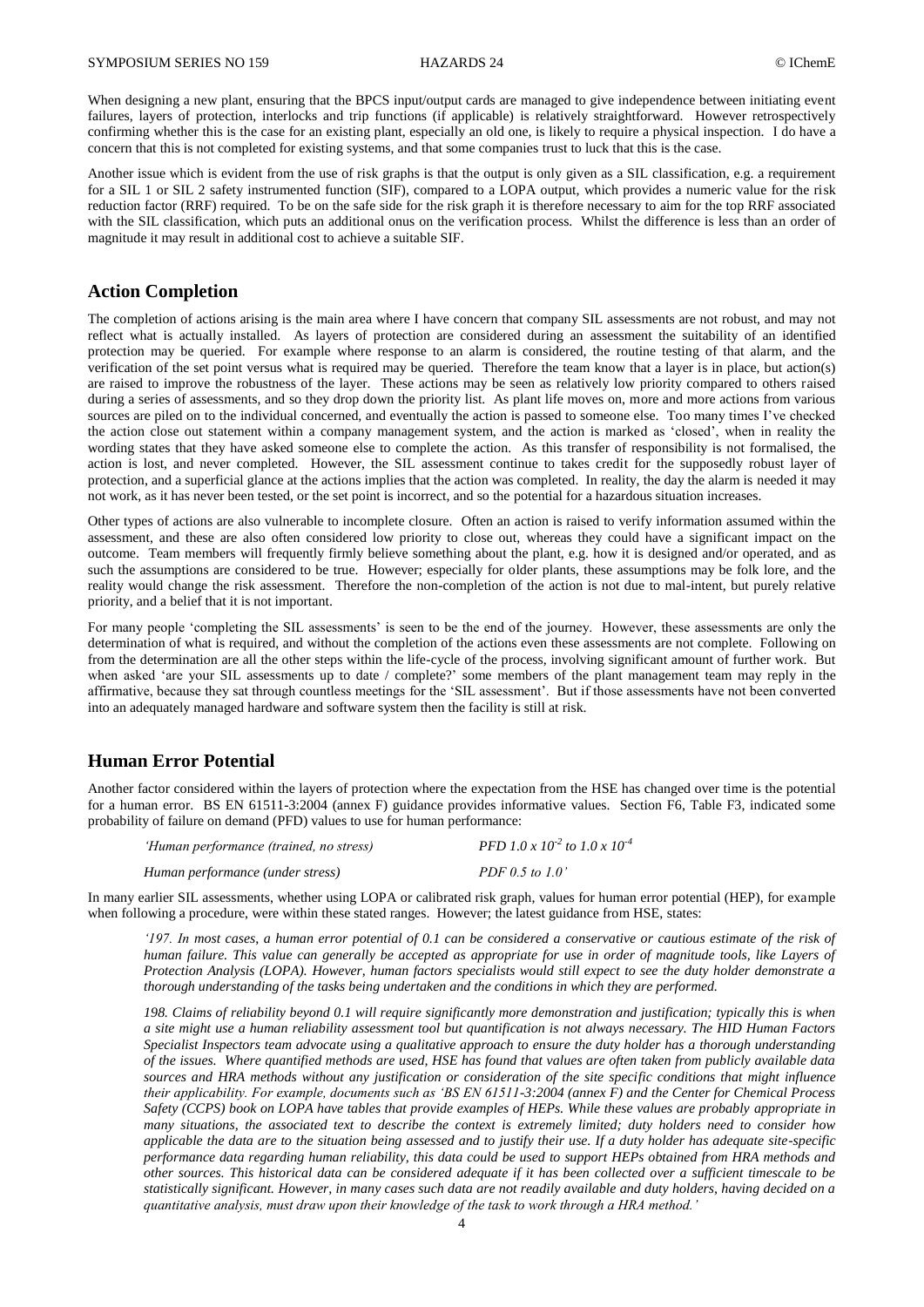#### <http://www.hse.gov.uk/landuseplanning/failure-rates.pdf>

As many companies will not have reviewed their SIL assessments since this updated HSE guidance was introduced (28/06/2012) there is likely to be credit taken which is not suitably justified. Whilst the value used may remain valid, the documented justification needs to be provided. Providing this may require significant work if the related procedure, for example, has not been reviewed in line with human factors best practice for a safety critical procedure. Conversely, changing the value used to 0.1 for the layer of protection may result in an increased RRF required.

#### **Ignition Probability**

The use of ignition probabilities is an area where I have seen increased conservatism over the years. Many early assessments used flammable ignition probabilities based of historic data for small, medium and large liquid or vapour releases, which related to offshore releases into zoned areas. Following the Buncefield incident, it is not acceptable to use relatively low ignition probabilities for larger releases, especially if the cloud could drift into an un-zoned or off-site area. Re-assessing ignition probabilities used for early risk assessments may require additional layers of protection.

# **Demand Rates**

Once the systems are in place and operating for the safety instrumented functions across a site, I still have concerns that some of the layers of protection, and the safety functions themselves are actually being used for process control. If a relief valve is lifting routinely and essentially acting as pressure control valve rather than a relief valve, then taking a relatively low PFD for it is not good practice and the PFD should ideally reflect that used for a control device. The ultimate action in this case is to address the cause of pressure fluctuation leading to the relief, and if the root cause cannot be easily addressed then a properly designed control function should be added to the system. Further, feedback from the assessment teams too frequently indicate that the trip function which is being SIL assessed activates routinely, in one case almost weekly. In this situation it is acting as a control not a safety function and should not be considered as a suitable SIL rated SIF. Again root cause analysis and redesign are liable to be necessary, rather than accepting the status quo.

The use of well-defined leading and lagging process safety performance indicators (PSPI) would highlight these issues, but although the sites may be aware of the frequency of demand they do not seem to always recognise the significance.

BS EN 61511-2:2004 section 9.2.3 states:

*'There are some applications where demands are frequent (for example, greater than one per year) and it is more appropriate to consider the application as continuous mode because the probability of dangerous failure will be primarily determined by the failure rate of the SIS.'*

However, rather than adapt the system to the demands required for a continuous mode SIF most companies just carry on, whilst trying to address the issue, not realising the risk they are therefore accepting.

## **'SIL Rated' Equipment**

Purchasing suitable equipment is another area where there is a risk of compromising the good intentions of the related SIL assessment. As the expectations to comply with SIL guidance becomes more commonplace, equipment suppliers are 'helpfully' supplying SIL rated equipment.

The wording from BS EN 61511-2:2004 section 9.2.3 states:

*'The targets for average probability of failure on demand or frequency of dangerous failures per hour apply to the safety instrumented function, not to individual components or subsystems. A component or subsystem (for example, sensor, logic*  solver, final element) cannot have a SIL assigned to it outside its use in a specific SIF. However, it can have an *independent maximum SIL capability claim.'*

Despite this there is a fundamental failure to understand the implications of purchasing such items, for example valves or instruments which are sold as having a 'SIL rating'. I am concerned by the number of project and site based people I have talked to who think that if they purchase such items then the installation will be suitable to meet the indicated SIL rating. They seem to miss the fact that the whole of the instrumented function loop – from initial input to final element needs to be verified as a single entity to meet the RRF; instead they are latching onto the purchase of suitable items of equipment within that function as an easy way out.

### **Equipment Suppliers**

When dealing with equipment suppliers who have been asked to provide SIL rated equipment as part of the contract, it is fortunately becoming less common that this request is met with a blank look, or a response that 'no-one else asks for this!'. The former is especially the case if the vendor is non-European; the latter when equipment is suitable for use in a range of industries, for example refrigeration also supplied to the food or agricultural industry. When pushed, a SIL assessment for their equipment is sometimes produced, which is entirely generic and has no link to the end-use of the equipment, the location it will be used in, population levels on site, or any hazardous events initiated external to their equipment. Typically the assessment has also used a standard, noncalibrated risk graph, so the assessment conclusion that 'one SIL 1 rated high temperature trip is needed which stops the machine',